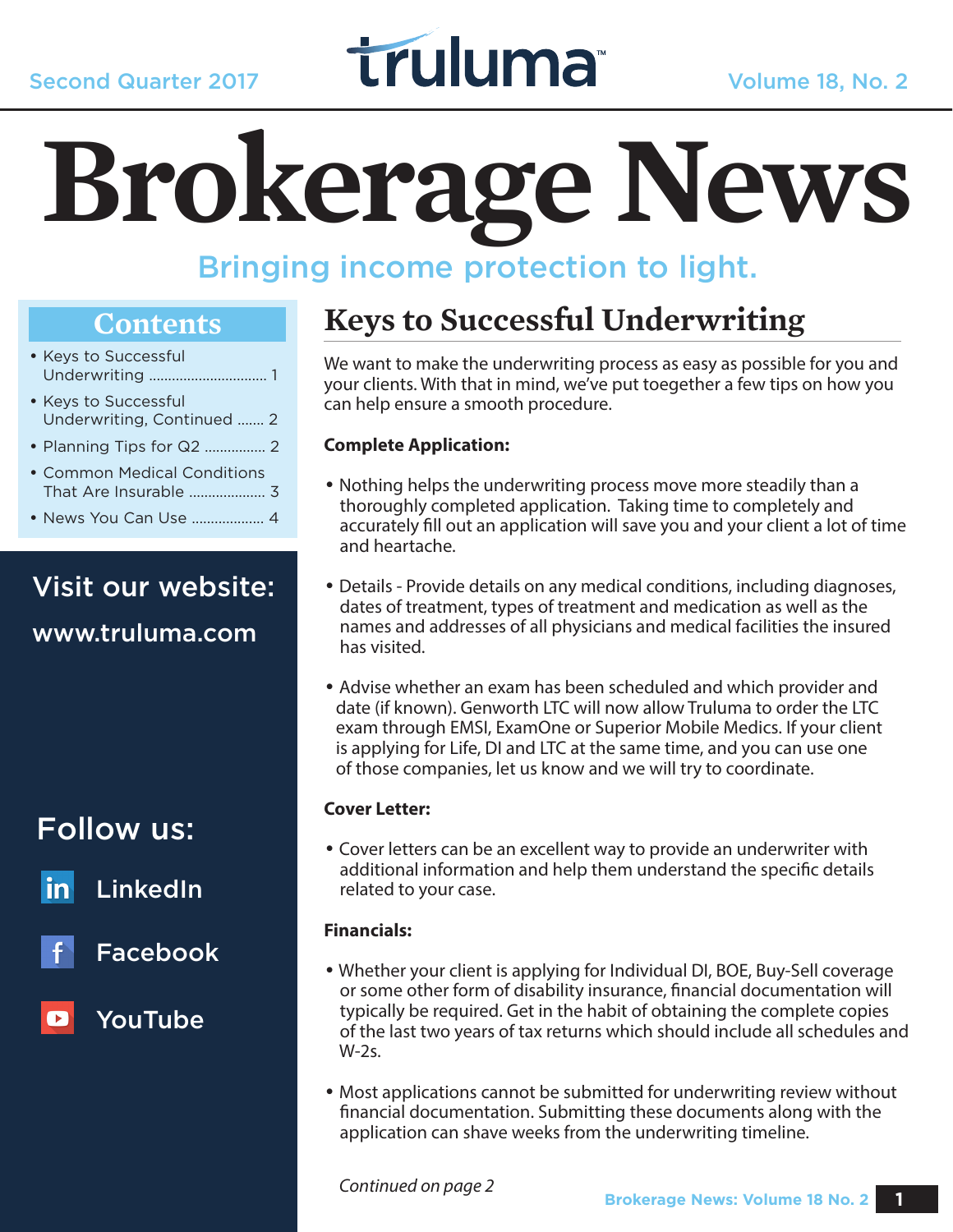## **Keys to Successful Underwriting, Continued**

#### **Manage Client Expectations:**

- Explain the underwriting process to your clients. When they know what to expect, the underwriting experience will be more stable, less confusing and less time-consuming for all parties involved.
- Prepare your client for possible exclusions that may be placed on the policy based on information gathered during underwriting. If the policy is ultimately issued with any exclusion, you'll likely still be able to place the policy because you have already discussed this potential outcome with your client.
- The majority of DI and LTC cases follow a 7-9 week underwriting cycle. Make your client aware of the tim line up front.

These keys to successful underwriting will not only make the underwriting process smoother, they will help you build credibility with the carrier underwriting the case and, most importantly, lead to better offers, which is beneficial for everyone involved.

## **Planning Tips for Q2**

Now that spring has arrived, it is a great time to evaluate your approach with your clients and introduce new ideas or products to them. Here are some tips to help you bring additional value and expertise to your clients.

- • **Simplifed Underwriting:** Most carriers have simplified underwriting programs that will allow your clients to obtain up to \$6,000 of monthly Disability Insurance without the need for medical exams or financial documentation. It is a hassle-free way to check off an important item on your client's list of financial priorities.
- **Guaranteed Issue on 3 lives:** You now have the ability to offer high-limit, excess income protection coverage to corporate C-suites, physician groups, law firms and other clients on a guaranteed issue basis with as few as three lives!

 Using the guaranteed issue approach eliminates all medical and financial underwriting requirements which allow plans to be implemented in an effortless and time-effective manner.

 Additionally, the guaranteed issue platform can be extended to Buy-Sell DI, BOE coverage, Key-Person DI and Loan Protection coverage.

- • **Keep it Simple:** When talking to clients about income protection coverage, keep in mind the overwhelming majority of your clients are not concerned about the details of the policy. They are relying on you as their trusted professional to provide them with the best coverage for their situation. What they are actually concerned about is:
	- How much will they get each month?
	- When do the benefits begin?
	- How long will they receive benefits?
	- How much does it cost?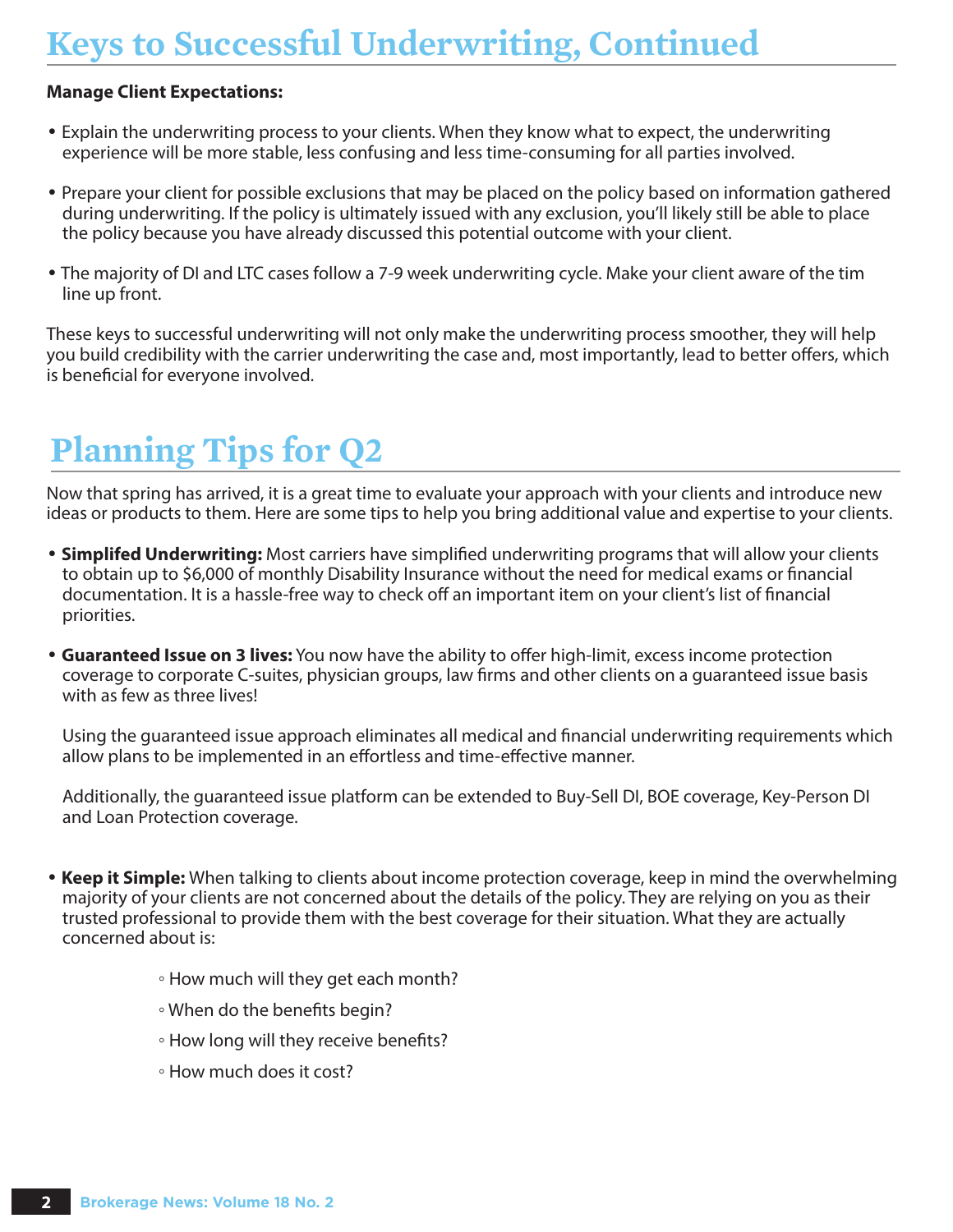## **Common Medical Conditions That Are Insurable**

When your client has a medical condition, keep in mind they may still qualify for disability income protection. Here are three common conditions that when well-controlled with treatment may allow clients to be considered for coverage:

#### Hypertension:

**1**

**2**

**3**

A health issue you'll encounter frequently, this condition will always require a review of medical records. The underwriter will initially consider hypertension in two ways:

- No rate up or exclusion will be required if the condition is well-controlled with treatment and your client is compliant with medical follow-ups.
- If the condition is not stable or other health conditions exist, the underwriting outcome will be based on all risk factors combined.

#### Diabetes:

This condition will always require a review of medical records. Your client can be considered for coverage under the following circumstances:

- Well-controlled with an A1c of 7.0 or less
- One oral medication
- No high blood pressure or renal concerns
- Weight is within normal limits

Coverage would require a 50% increase in premium and exclusion for Diabetes Mellitus and/or complications.

#### Back Conditions:

These are generally the number one reason for claims across the insurance industry. An offer of coverage can be considered depending on the type and severity of your client's back condition.

**History of back surgery:** Coverage will always have a permanent exclusion for injury, disease, disorder or complications of the spine, its muscles, ligaments, discs or nerve roots except for burn, laceration or fracture.

**Chiropractic treatment:** Most likely an exclusion will apply depending on your client's job, elimination period requested and the reason for their chiropractic adjustments.

**Back pain:** Subject to a medical records review, your client can be considered as long as they do not have chronic narcotic use. The exclusion can be considered for removal once your client is symptom-free, treatment-free, no other medical attention is needed and a specific period of time has passed. The period of time required must be discussed with the underwriter.